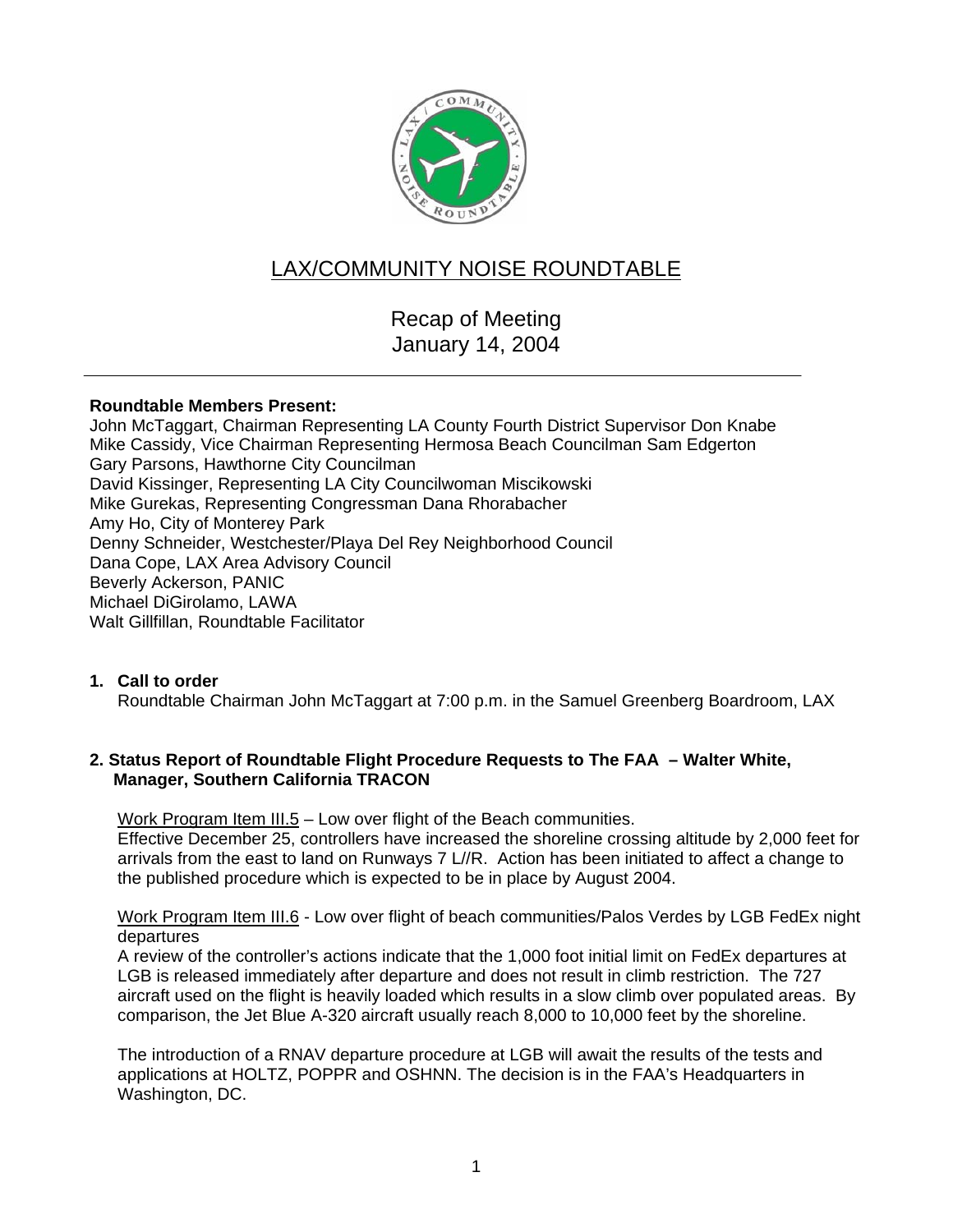Work Program Item I.4 - Monterey Park/San Gabriel Valley over flights

FAA is including an increase in altitude as an option in the upcoming Southern California airspace redesign project. The Mitre Corp. has been requested to evaluate the improvement of safety and efficiency that would occur by making the approach to the northern runways at LAX higher.

(It should be noted that the original Roundtable request to the FAA included four other options that were not included in Mr. White's presentation.)

Work Program Item III.3 - Palos Verdes over flights by turboprop aircraft

A review by the FAA, indicate that over flight problems are still present. The departures that do cross the Peninsula have been raised from 3,000 to 5,000 feet. The airspace redesign will place all but the ONT and SNA departures off-shore. Implementation of RNAV procedures in the area may allow additional use of off-shore routings in the future.

Work Program Item III.4 - Use of the Loop Departure can cause low over flights of the beach communities

(Specific comments were not recorded on this item relative to the status of the new KWYET departure procedure)

Work Program Item III.3/III./5 - Over flight of the beach and Palos Verdes communities; Status of the implementation of the HOLTZ, POPPR and OSHNN departure procedures The certification of these procedures is currently with FAA Flight Standards in Washington, D.C.

Mr. White also stated, regarding turboprops departing to the east from the north runways and turning over Westchester, that holding the turboprops on runway heading a little longer and turning them over Inglewood to remove them from Westchester would constitute a shifting of noise and the FAA would not accommodate any request to do so.

# **3. Status Report of LAX Class B Airspace Modifications – Debra Trindle, FAA**

The modifications of the Los Angeles Class B airspace will affect the airspace users. The FAA is holding a series of four public meetings on January 20, 22, 27 and 29 to obtain comments from the users. The cut-off date for written comment is February 29. The FAA will e-mail proposed changes to the Class B airspace to the Roundtable. Most of the changes affect areas 15 or more miles east of LAX.

# **4. Roundtable Members Discussion**

- It was announced that there will be a meeting of the Flight Track Data Subcommittee on February 11, 2004 at 6:00 p.m. in the Boardroom.
- Chairman McTaggart noted that he will continue his current term as chair of the Roundtable. Fourth District LA County Supervisor Don Knabe has appointed him as the County representative.
- At the request of the councilman from the City of Hawthorne, routings of helicopters to and from LAX over flying that area will be added to the Roundtable's Work Program.
- Hawthorne and Westchester representatives both expressed an interested in the FAA airspace redesign and wish to have it further discussed at the February Flight Track Data Subcommittee meeting.
- City of Hawthorne is concerned about the variation in departure turns over that city during eastern operations, which vary from the 110 Fwy. to the I-710.